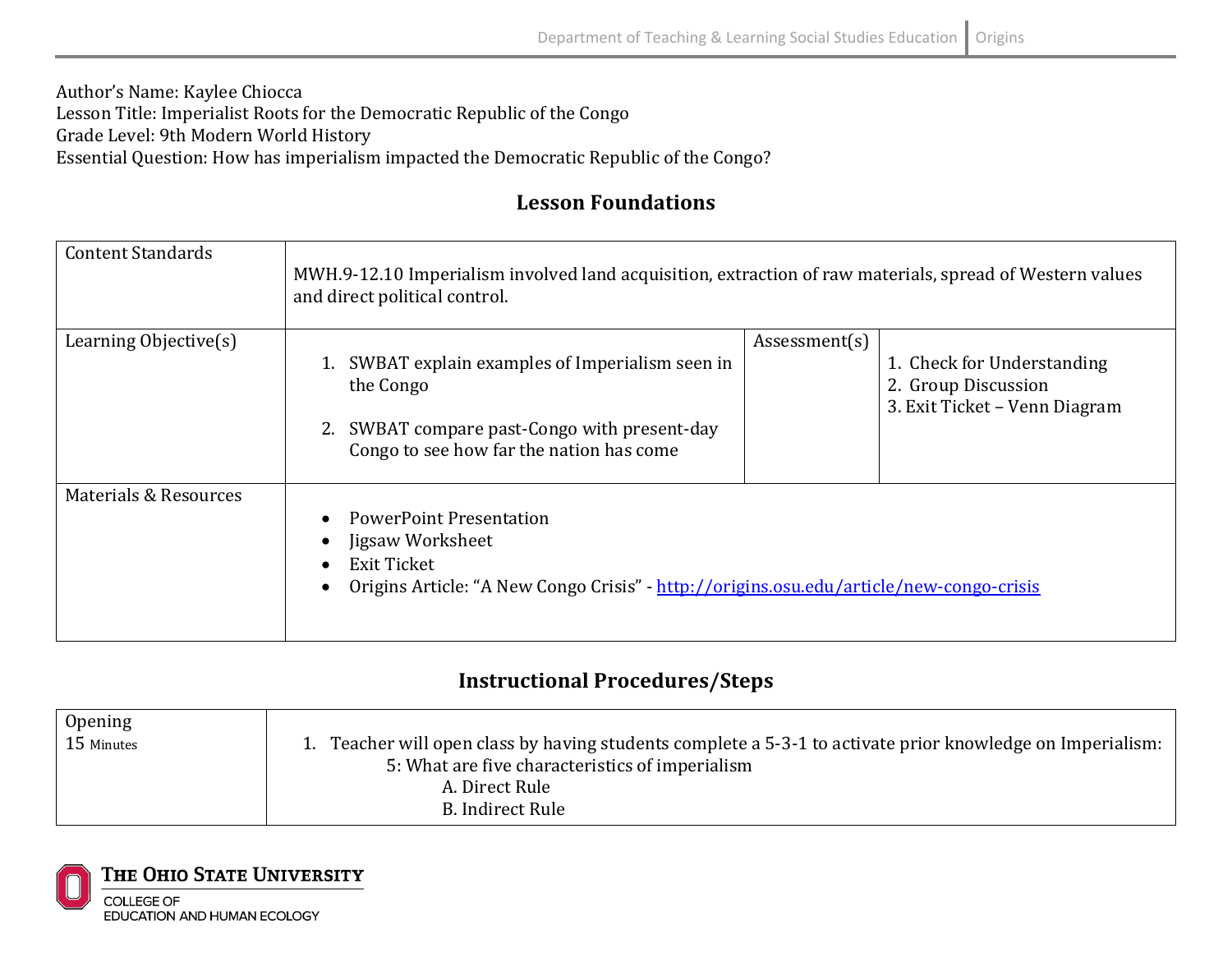| C. Economic Gains                                                                                             |
|---------------------------------------------------------------------------------------------------------------|
| D. Western Values                                                                                             |
| E: Racist Motives                                                                                             |
| 3: Pick three to share with a partner                                                                         |
| A: Indirect Rule                                                                                              |
| <b>B: Economic Gains</b>                                                                                      |
| C: Western Values                                                                                             |
| 1: Select one final characteristic of imperialism                                                             |
| A: Indirect Rule                                                                                              |
|                                                                                                               |
| 2. Teacher will have each pair of students share their one final characteristic of imperialism and will write |
| their responses on a board. Teacher will tally the ones that come up more than once to show students the      |
| collective responses.                                                                                         |
|                                                                                                               |
| 3. Teacher will have brief open discussion to better understand what imperialism means:                       |
| Based on our characteristic what can we infer about imperialism to answer                                     |
| Q: Why does imperialism occur?                                                                                |
| Q: What do Western Values, Economic Gains, and Racist Motives (X, Y, Z - characteristics) entail?             |
| Q: What does imperialism mean for certain nations in terms of gains/losses?                                   |
| Q: Where do we see examples of imperialism in the real world, now or past?                                    |
|                                                                                                               |
| 4. Teacher will then tie in last discussion question of "Where do we see examples of imperialism in the real  |
| world, past or present" by bringing in the specific example of Imperialism in the Democratic Republic of      |
| Congo and how this will be the central focus of the lesson.                                                   |
|                                                                                                               |
| 5. Teacher will give a brief five minute presentation on Imperialism in the Democratic Republic of Congo to   |
| introduce Origins article students will be analyzing to better understand how imperialism has impacted        |
| the Congo.                                                                                                    |
| Support questions to ask students that should tie into student's responses of characteristics of              |
| imperialism:                                                                                                  |
|                                                                                                               |
| Q: What were some characteristics of imperialism, that we brainstormed earlier, that we saw                   |
| happening in the Congo?                                                                                       |
|                                                                                                               |
| Q: What impact did imperialism have on the Congolese?                                                         |

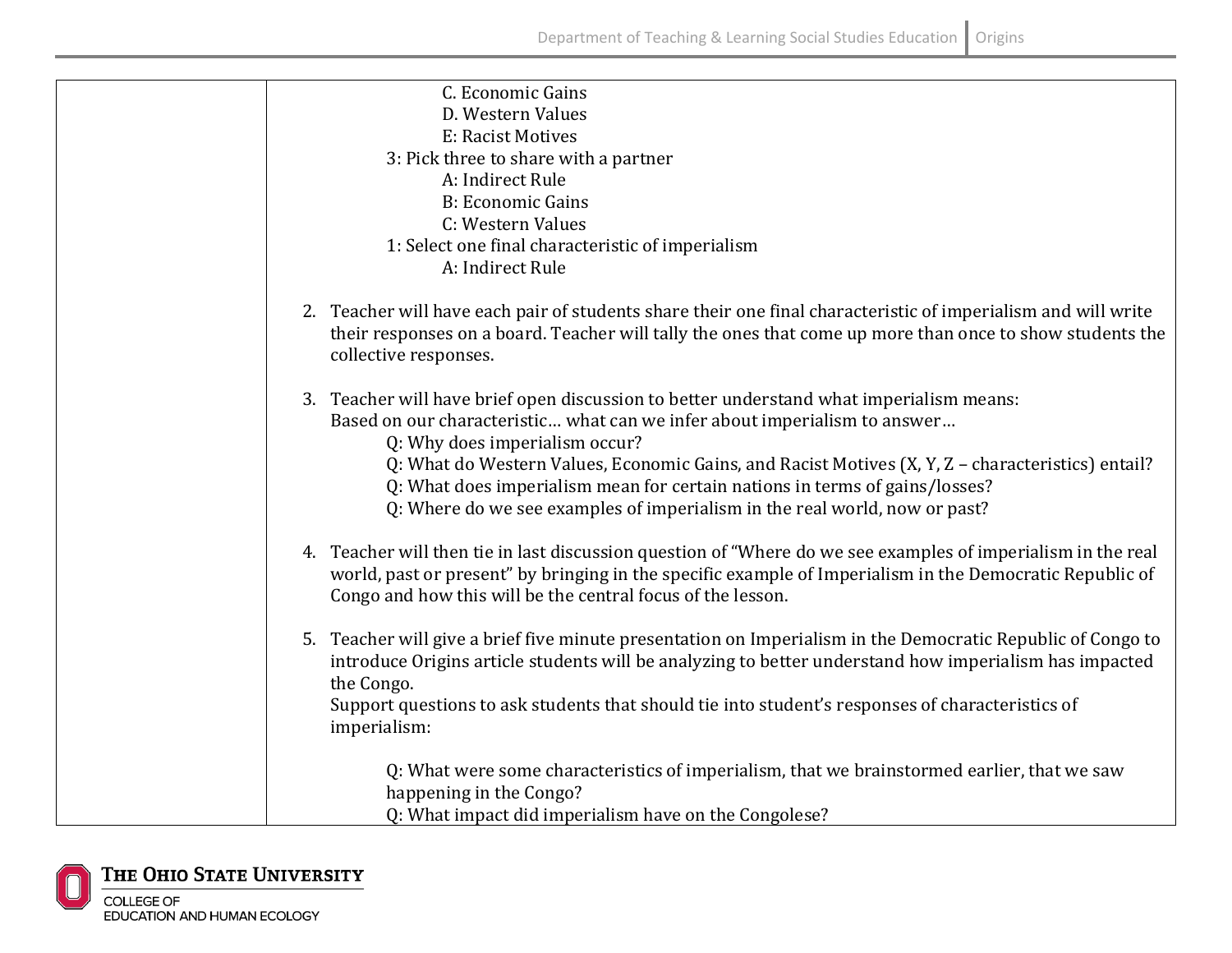|             | 6. Teacher will transition by explaining to students how they will continue to learn about imperialism and<br>its impact in/on the Democratic Republic of the Congo by analyzing sources and answering questions.<br>• Teacher will introduce:<br>o Essential Question: How has imperialism impacted the Democratic Republic of the Congo?<br>Learning Objectives: SWBAT explain three examples of imperialism seen in the Congo &<br>$\circ$<br>SWBAT compare past-Congo with present-day Congo to see how far the nation has come.                                                                                                                                                                                                                                                                                                                                                                                                                                                                                                                                                                                                                                                                                                                                                                                                                                                                                                                                                   |
|-------------|----------------------------------------------------------------------------------------------------------------------------------------------------------------------------------------------------------------------------------------------------------------------------------------------------------------------------------------------------------------------------------------------------------------------------------------------------------------------------------------------------------------------------------------------------------------------------------------------------------------------------------------------------------------------------------------------------------------------------------------------------------------------------------------------------------------------------------------------------------------------------------------------------------------------------------------------------------------------------------------------------------------------------------------------------------------------------------------------------------------------------------------------------------------------------------------------------------------------------------------------------------------------------------------------------------------------------------------------------------------------------------------------------------------------------------------------------------------------------------------|
| Instruction |                                                                                                                                                                                                                                                                                                                                                                                                                                                                                                                                                                                                                                                                                                                                                                                                                                                                                                                                                                                                                                                                                                                                                                                                                                                                                                                                                                                                                                                                                        |
| 30 Minutes  | 1. Teacher will pass out Jigsaw Activity worksheet, with four sources - two source examples of political<br>control and two source examples of economic control, to each student<br>See worksheet for sources and questions<br>Students will be assigned a specific source (Source 1A, Source 1B, Source 2A, Source 2B) based on<br>their tables (One group to one source)<br>2. Teacher will explain directions and also have PowerPoint with directions displayed on the board as<br>visual reference to students for what they need to do for the Jigsaw activity:<br>a) Students will take 10 minutes to work in their teams to complete their source and answer their<br>questions on the Jigsaw Activity Sheet - see detailed instructions on the activity sheet<br>b) Once students in the group are finished with their source, have answered and discussed the<br>questions for that source, and then answer synthesis question, students should STOP and put<br>their pencils down<br>Teacher will walk around to help monitor on-task behavior, to observe interactions, and assist<br>c)<br>with questions<br>d) Questions to help guide student in their processing of the sources:<br>Source 1A:<br>Q: What kind of leader do you think King Leopold II was?<br>Q: Do you think that the best interests of the Congo was taken into consideration?<br>Source 1B:<br>Q: What was the political environment like for the Congo<br>Q:How were the Congolese people treated? |



THE OHIO STATE UNIVERSITY **COLLEGE OF** EDUCATION AND HUMAN ECOLOGY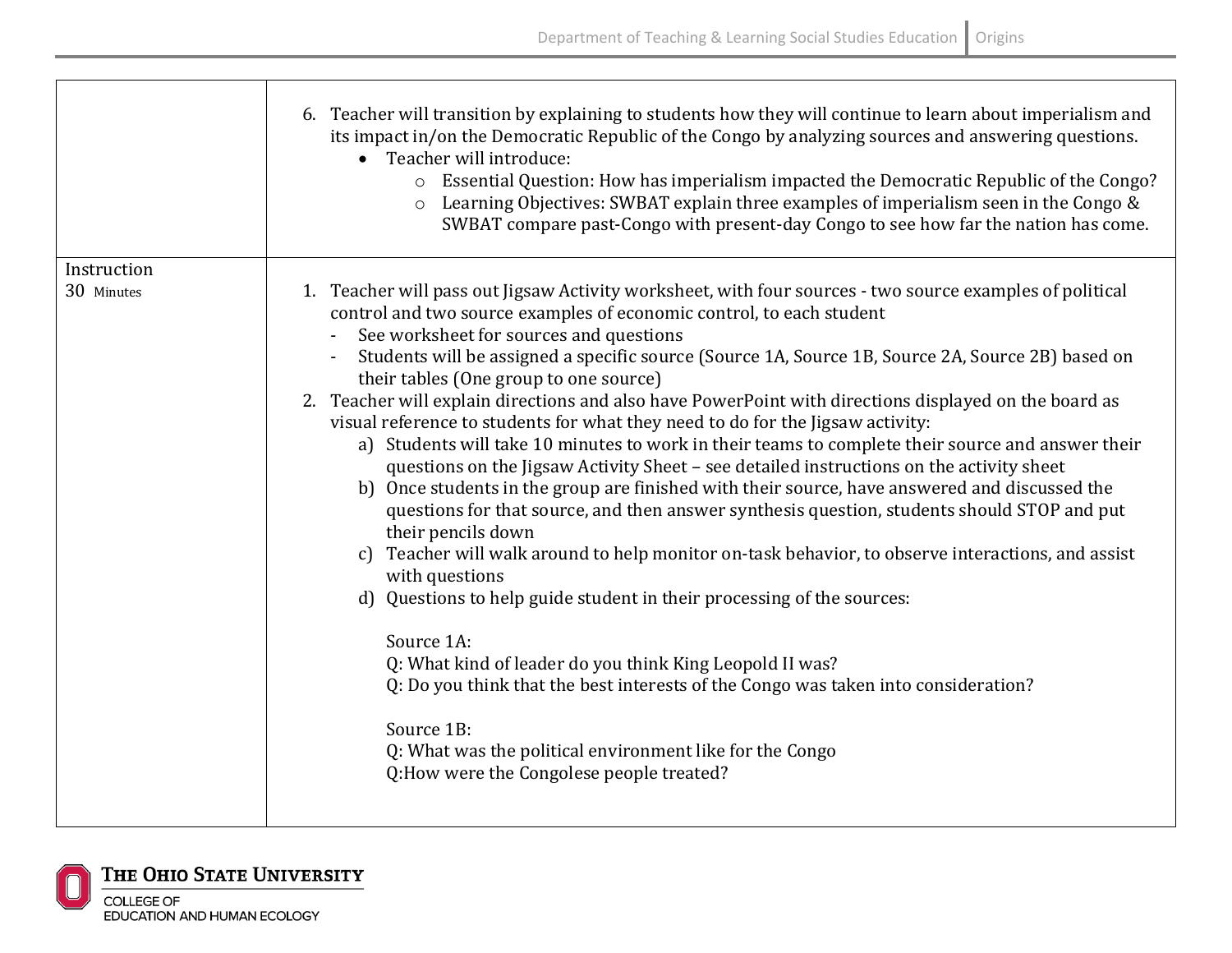| Source 2A:                                                                                               |
|----------------------------------------------------------------------------------------------------------|
| Q: What do you think it the picture of the man and snake mean?                                           |
| Q: How important was natural resources to the Belgium?                                                   |
|                                                                                                          |
| Source 2B                                                                                                |
| Q: How does this image make you feel?                                                                    |
| Q: What do you think the role of children are in the economies in the Congo?                             |
|                                                                                                          |
| 3. As students are completing their sources, teacher will be walking around to observe interactions and  |
| responses to select an "expert" student from each group to meet with the other groups during rotation to |
| collude on the questions, answers, and ideas from their source with the other group                      |
|                                                                                                          |
| 4. After 10 minutes and once an expert student has been selected (based on student's responses) a Check  |
| for Understanding will occur to see if Learning Objective 1 is being met:                                |
|                                                                                                          |
| Q: What are examples of Imperialism seen in the Congo based on the sources you have been                 |
| analyzing?                                                                                               |
| A: Political control through the Belgium King (Source 1A)                                                |
| o Tensions between the military groups and imperialist government that is harming the                    |
| citizens (Source 1B)                                                                                     |
| O Economic Exploitation with rubber (Source 2A)                                                          |
| Lacking in economic advancements because of imperialists cause the Congo's economy to<br>$\circ$         |
| be dependent on the ruling nation and unstable when they leave (Source 2B)                               |
|                                                                                                          |
| 5. Teacher will then have the expert students rotate through each group to collaborate on the questions, |
| ideas, and answers. Teacher will set timer for 5 minutes for each rotation.                              |
|                                                                                                          |
| 6. Once expert students have made their rounds to each group and are back at their home table, teacher   |
| will bring students back together to engage students in a Group Discussion (LO2) to deepen their         |
| understanding of how imperialism has impacted the Congo past and present day.                            |
|                                                                                                          |
| Questions that will be asked to guide discussion:                                                        |
| Q: What were some examples of imperialism that you saw in the sources?                                   |
|                                                                                                          |